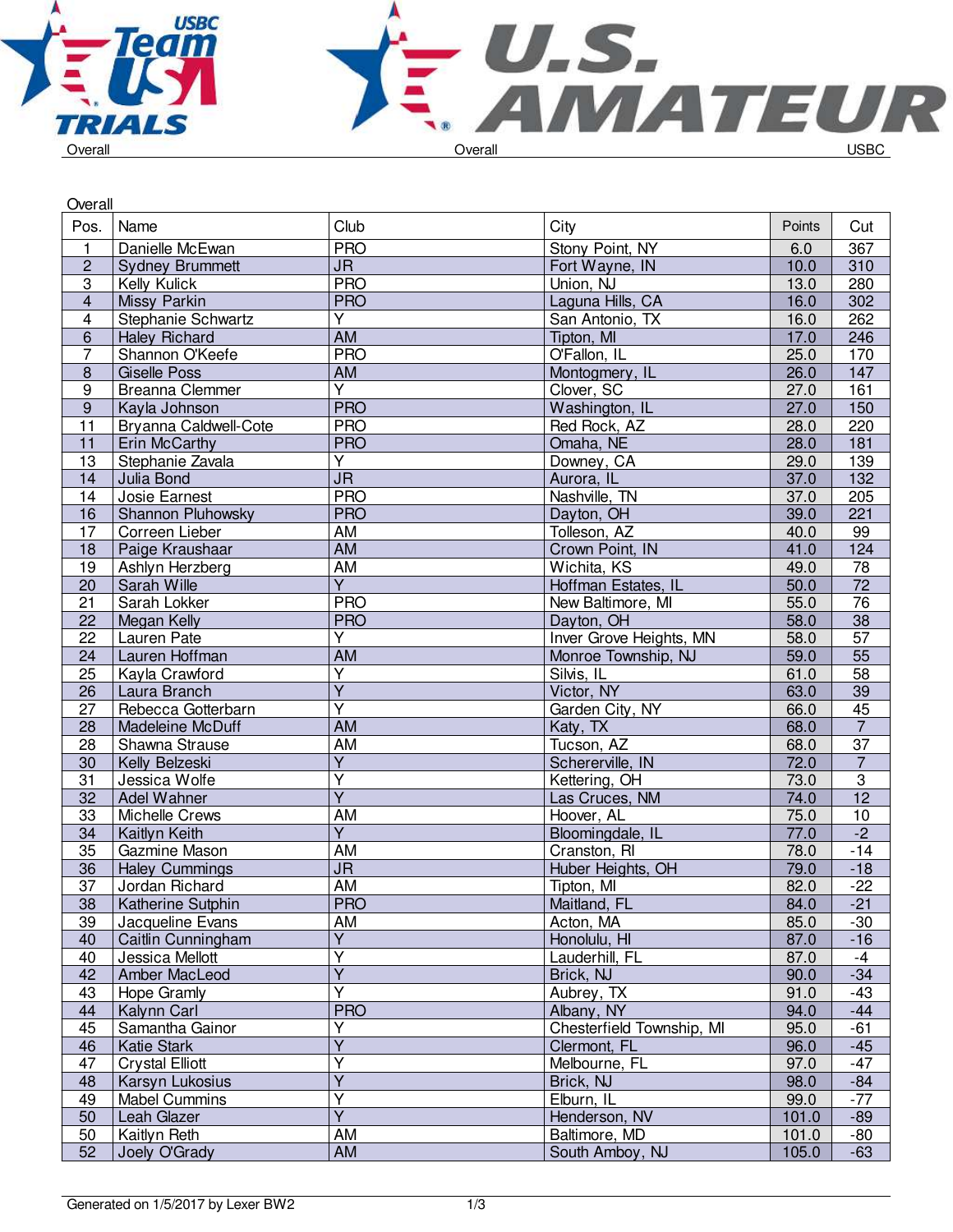



## Overall (Next 1)

| Pos.            | Name                     | Club                    | City                          | Points | Cut              |
|-----------------|--------------------------|-------------------------|-------------------------------|--------|------------------|
| 53              | Ashley Dunn              | Ÿ                       | Palmdale, CA                  | 106.0  | $-84$            |
| 53              | Megan Eaglehouse         | $\overline{\mathsf{Y}}$ | Cibolo, TX                    | 106.0  | $-90$            |
| 55              | Cassidy Courey           | $\overline{\mathsf{Y}}$ | Brooklyn Center, MN           | 107.0  | $-83$            |
| 56              | Sierra Kanemoto          | <b>JR</b>               | Riverside, OH                 | 108.0  | $-87$            |
| 57              | Angelica Anthony         | Y                       | Converse, TX                  | 117.0  | $-132$           |
| 58              | Kasey Eaton              | $\overline{\mathsf{Y}}$ | Wyoming, MI                   | 118.0  | $-112$           |
| 58              | Ashly Galante            | <b>PRO</b>              | Palm Harbor, FL               | 118.0  | $-121$           |
| 58              | Sarah Rhodes             | AM                      | Sparta, NJ                    | 118.0  | $-105$           |
| 61              | Dakotah Hazlewood        | $\overline{\mathsf{Y}}$ | Capron, IL                    | 119.0  | $-137$           |
| 62              | Leanne Vastbinder        | $\overline{Y}$          | Winter Park, FL               | 120.0  | $-140$           |
| 63              | Kelsi Anderson           | Ÿ                       | San Antonio, TX               | 123.0  | $-109$           |
| 64              | <b>Madison Bailey</b>    | $\overline{\mathsf{Y}}$ | Rocklin, CA                   | 125.0  | $-131$           |
| 65              | Lilly Shell              | Y                       | Salem, VA                     | 126.0  | $-141$           |
| 66              | Kayla Ovesny             | $\overline{Y}$          | Norman, OK                    | 127.0  | $-152$           |
| 67              | Sierra Lewis             | Ÿ                       | Scottsboro, AL                | 128.0  | $-153$           |
| 68              | Jacqueline Rhoda         | $\overline{Y}$          | Portage, IN                   | 129.0  | $-156$           |
| 69              | Mikayla Guernsey         | $\overline{\mathsf{Y}}$ | Fulton, NY                    | 130.0  | $-111$           |
| 70              | Anna Groce               | <b>AM</b>               | Kernersville, NC              | 131.0  | $-171$           |
| $\overline{71}$ | Erica Schneider          | AM                      | Smithtown, NY                 | 132.0  | $-157$           |
| $\overline{72}$ | Madysen Keller           | $\overline{Y}$          | Indian Trail, NC              | 134.0  | $-142$           |
| $\overline{73}$ | <b>Brittany Kolatzny</b> | AM                      | San Diego, CA                 | 135.0  | $-201$           |
| 73              | Jordan Newham            | $\overline{Y}$          | Aurora, IL                    | 135.0  | $-143$           |
| 75              | Cayla Hicks              | $\overline{\mathsf{Y}}$ | Salem, VA                     | 138.0  | $-165$           |
| 76              | Miranda Rodriguez        | $\overline{Y}$          | Loves Park, IL                | 140.0  | $-174$           |
| $\overline{77}$ | <b>Brigitte Jacobs</b>   | $\overline{\mathsf{Y}}$ | Freeport, IL                  | 143.0  | $-178$           |
| 78              | Leea Haworth             | <b>AM</b>               | Tumwater, WA                  | 144.0  | $-176$           |
| 79              | Amy Caruso               | Υ                       | Dayton, NJ                    | 147.0  | $-182$           |
| 80              | <b>Brooke Carroll</b>    | <b>AM</b>               | Scottsdale, AZ                | 148.0  | $-180$           |
| 81              | Maranda Pattison         | $\overline{Y}$          | Redwood Valley, CA            | 149.0  | $-194$           |
| 82              |                          | <b>PRO</b>              |                               | 150.0  |                  |
| 83              | <b>Ashley Rucker</b>     | Ý                       | Bartlesvile, OK<br>Macomb, MI | 154.0  | $-187$<br>$-202$ |
|                 | Hannah Forton            | <b>AM</b>               | Euclid, OH                    | 161.0  |                  |
| 84              | Janet Hill               | $\overline{\mathsf{Y}}$ |                               |        | $-213$           |
| 85              | Amanda Naujokas          | $\overline{\mathsf{Y}}$ | Lake Ronkonkoma, NY           | 162.0  | $-280$           |
| 85              | <b>Taylor Russell</b>    | $\overline{\mathsf{Y}}$ | Saltillo, MS                  | 162.0  | $-214$           |
| 87              | <b>Taylor Sturm</b>      |                         | Massillon, OH                 | 163.0  | $-261$           |
| 88              | Randi Speiler            | AM                      | Bodfish, CA                   | 164.0  | $-313$           |
| 89              | <b>Taryn Gray</b>        | Υ<br>$\overline{Y}$     | Greenville, TX                | 168.0  | $-228$           |
| 90              | Danielle Jedlicki        |                         | M. Borro, TN                  | 172.0  | $-271$           |
| 91              | Mia Singletary           | Υ                       | San Francisco, CA             | 174.0  | $-283$           |
| 92              | Danyn Terry              | $\overline{\mathsf{Y}}$ | Coarsegold, CA                | 175.0  | $-293$           |
| 93              | Lori Petty               | AM                      | Anchorage, AK                 | 179.0  | $-303$           |
| 94              | Rakia Jenkins            | AM                      | Smyrna, DE                    | 184.0  | $-304$           |
| 95              | Danielle August          | $\overline{\mathsf{Y}}$ | Milinlani, HI                 | 185.0  | $-279$           |
| 95              | Bryanna Leyen            | $\overline{\mathsf{Y}}$ | Perry Hall, MD                | 185.0  | $-319$           |
| 97              | Lara Kurt                | $\overline{Y}$          | Leland, NC                    | 187.0  | $-329$           |
| 97              | Marina Stever            | AM                      | Mesa, AZ                      | 187.0  | $-329$           |
| 99              | Madison McCall           | Υ                       | North Myrtle Beach, SC        | 190.0  | $-348$           |
| 100             | Savannah Carr            | AM                      | Buckeye, AZ                   | 193.0  | $-434$           |
| 100             | Michaela Kelly           | Υ                       | Bettendorf, IA                | 193.0  | $-364$           |
| 102             | Brynna Madison           | $\overline{Y}$          | Lincoln, NE                   | 194.0  | $-381$           |
| 103             | Melissa Sleda            | Ÿ                       | Applegate, MI                 | 196.0  | $-350$           |
| 103             | Saige Yamada             | $\overline{Y}$          | Kaneohe, HI                   | 196.0  | $-374$           |
| 105             | April McDonnell          | $\overline{\mathsf{Y}}$ | North Las Vegas, NV           | 197.0  | $-383$           |